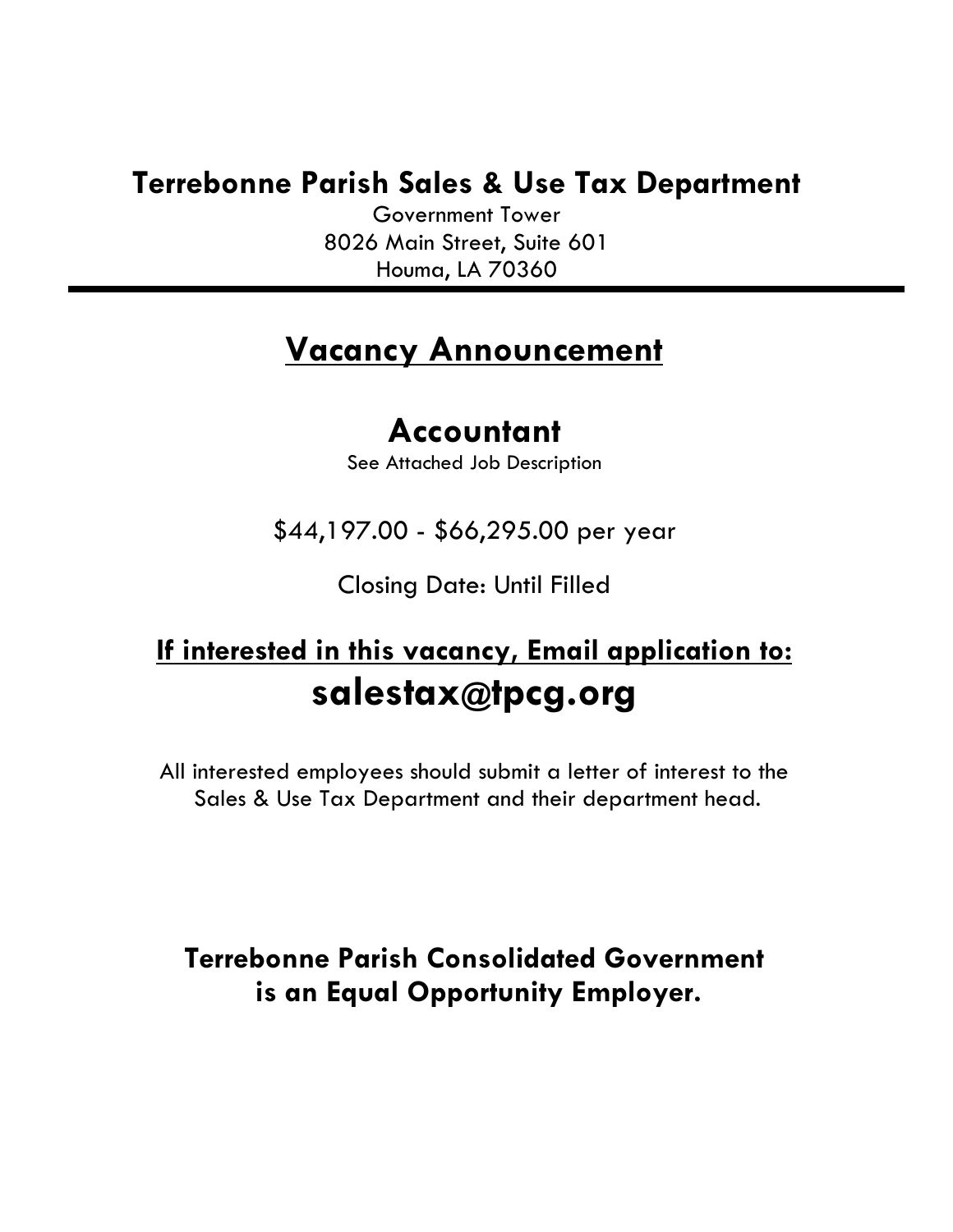

## **Terrebonne Parish Consolidated Government**

## **JOB DESCRIPTION**

| Accountant<br>Sales & Use Tax          |
|----------------------------------------|
| Accountant/208<br>10/2020              |
| Director<br>10/2020<br>Exempt (Salary) |
|                                        |

## **SUMMARY:**

Responsible for maintaining a complete set of accounting records in accordance with generally accepted accounting standards, prepare all related financial statements and payroll reports; process all revenues and disbursements; assist director in preparing annual budget; and process all paperwork for new office employees.

## **BASIC FUNCTIONS:**

- 1. Maintain a complete set of accounting ledgers and journals, including accounts payable, accounts receivable and payroll, according to governmental accounting and financial reporting principles.
- 2. Prepare a monthly financial report reflecting the receipts, disbursements of taxes collected and the expenses of the department.
- 3. Prepare audit worksheets for yearly audit performed by CPA firm.
- 4. Process all revenues by date stamping check, cash receipt and corresponding document, prepare bank deposit and balance to corresponding documents. Process all electronic payments through parish efile and salestax online. Update online account numbers with correct number from office database. Assist taxpayers with questions on electronic filing process.
- 5. Process payroll through direct deposit. Using ACH payments, disburse funds to government entities and state and federal payroll taxes. Process accounts payable and refunds with checks. Register all check payments through Positive Pay on the B1 Bank website. Maintain accounts payable history file.
- 6. Prepare all payroll reports including state, federal, FICA, retirement, unemployment, and W-2 form.
- 7. Prepare 1099's for vendors as required by law.
- 8. Distribute monthly auto rental reimbursement funds received from the State of LA to designated local agencies.
- 9. Process all new employees and maintain employee records (all necessary applications/forms and forward to applicable offices; all personnel records- annual/sick leave records and payroll records; all payroll reports.)
- 10. Assist the Director with the preparation of an annual budget, for submission and approval by the Sales Tax Advisory Board.
- 11. Prepare credit memos; transmittal letters and correspondence to taxpayers; processes all NSF checks and advise taxpayer (certified mail) of the returned check; assists public with information on sales tax, hotel/motel, occupational license, efile, sales tax online and statistical data.
- 12. Maintain a listing of current fixed assets and takes annual physical inventory.
- 13. Perform any other duties and functions, which may be necessary or desirable to carry out the purposes and functions of the Department.